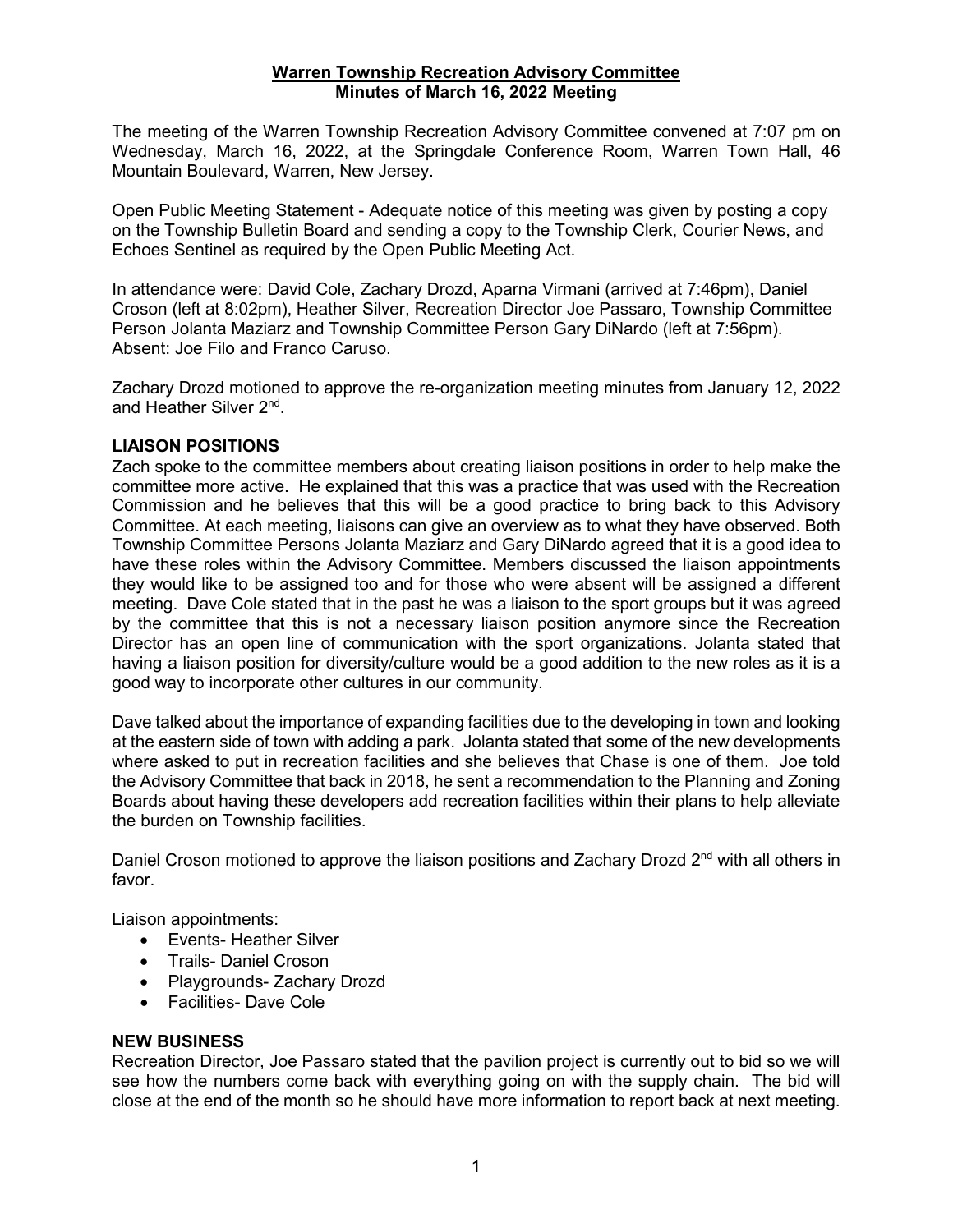**DIRECTORS REPORT**- Joe Passaro reviewed key points from the Directors Report. See attached for report.

Joe spoke about the Duderstadt Turf field replacement is being discussed as it is becoming unsafe. He stated that the quotes he received for the replacement project also included removing the blue stone border with turf. Zach asked how much time we have left with use of the field and Joe stated that Sports Care who does the field grooming and risk assessment says we are right on the edge of having to close the field due to it being unsafe. Joe reminded Gary DiNardo about looking into getting water to the front fields at Duderstadt so they can be irrigated and Gary said he would look into that. Joe also reminded that committee that at this time we cannot go to the county for the same grant we received for the pavilion since we have to have the pavilion project started first. The prices range for the field replacement with the border solution from approximately \$430,000-\$653,000.

The Municipal Baseball Field project is currently out to bid and will close towards the end of the month. He explained that the major cost of the project is the proper infield so the specs of the project was changed with the levels of excavation to help control the costs of the project. WBSI is contributing close to \$100,000 towards improvements to the Municipal Field, which include new scoreboards, dugouts and will pitch in towards the drainage project.

The Municipal Tennis Court has a bad crack on court one where it had to be shut down due to it being unsafe. The plan was to tie the resurfacing project with the other work going on at the municipal complex. Dave believes that the courts were resurfaced back in 2015 so we only got about 5-6 years from that project and Dave stated they started to deteriorate after 3 years. Gary suggested fixing the court as soon as we can since summer is approaching and the courts will receive more use. Aparna asked if there is a warranty with these types of projects so that we can approach the companies that did the work to fix the problem. Jolanta believed that it probably would need to be added in the bid specs and that is something to ask the lawyers for the next project.

Joe stated to the committee that he would like to move the Winter Festival to December and call it a Holiday Festival. Members were not opposed and Zach stated that he received positive feedback with having the event in March.

#### **DISCUSSION**

Due to time, Zach asked if we should table the discussion items to next meeting. Zach motioned to approve tabling the discussion items to next meeting and Aparna  $2<sup>nd</sup>$  with all others in favor.

#### **PRIVILEGE OF THE FLOOR**

Aparna asked if we can work with other towns such as Watchung and partner with shared services and facilities. Jolanta said she wants to work on having shared services or facilities with certain towns like Watchung. Joe Passaro brought up the conversation of merging WBSI with Watchung Little league since both leagues can be stronger together but this would have to be agreed upon between the two organizations.

**ADJOURNMENT 8:15 PM** Next meeting, Wednesday, April 6, 2022, 7:00 pm - Warren Town Hall Springdale Conference Room

Submitted by: Amanda Frech, Recreation Advisory Committee Secretary